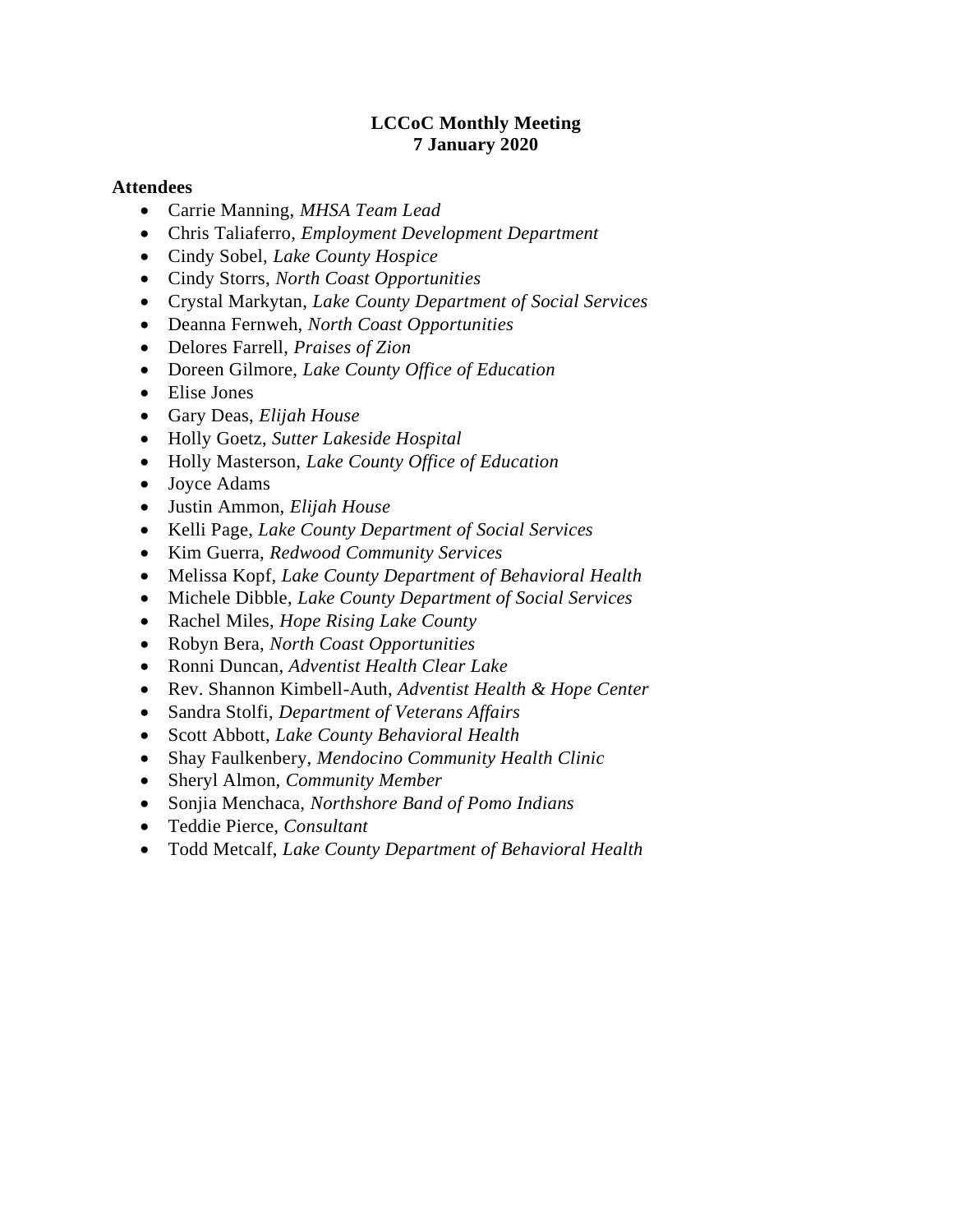# **Call to Order – 3:00 P.M.**

## **Motions**

*December Meeting Minutes*

• No objections

# **New Membership**

- Joyce Adams
	- o Interested in community affairs and homelessness
	- o Working with Delores Farrell on Utilities Assistance Program
	- o Has also been working on tiny houses (Cornerstone Villages) for over five years (per Sheryl Almon)
	- o Chris has been on her radio show
- Voting
	- o Scott Abbott
		- Yes
	- o Ronni Duncan
		- Yes
	- o Deanna Fernweh
		- Yes
	- o Doreen Gilmore
		- Yes
	- o Kim Guerra
		- Yes
	- o Melinda Lahr
		- Yes
	- o Kelli Page
		- Yes
	- o Chris Taliaferro
		- Yes
	- o Shannon Kimbell-Auth
		- Yes
	- o Delores Farrell
		- Yes
	- o Justin Ammon
		- Yes

# **CoC Committee Updates**

*Rev. Shannon Kimbell-Auth, PIT Count and Interfaith Committee*

- Contract with Simtech has been signed
	- o Will be holding 4 trainings
		- One specifically over phone; will be specifically for these agencies per new HUD requirements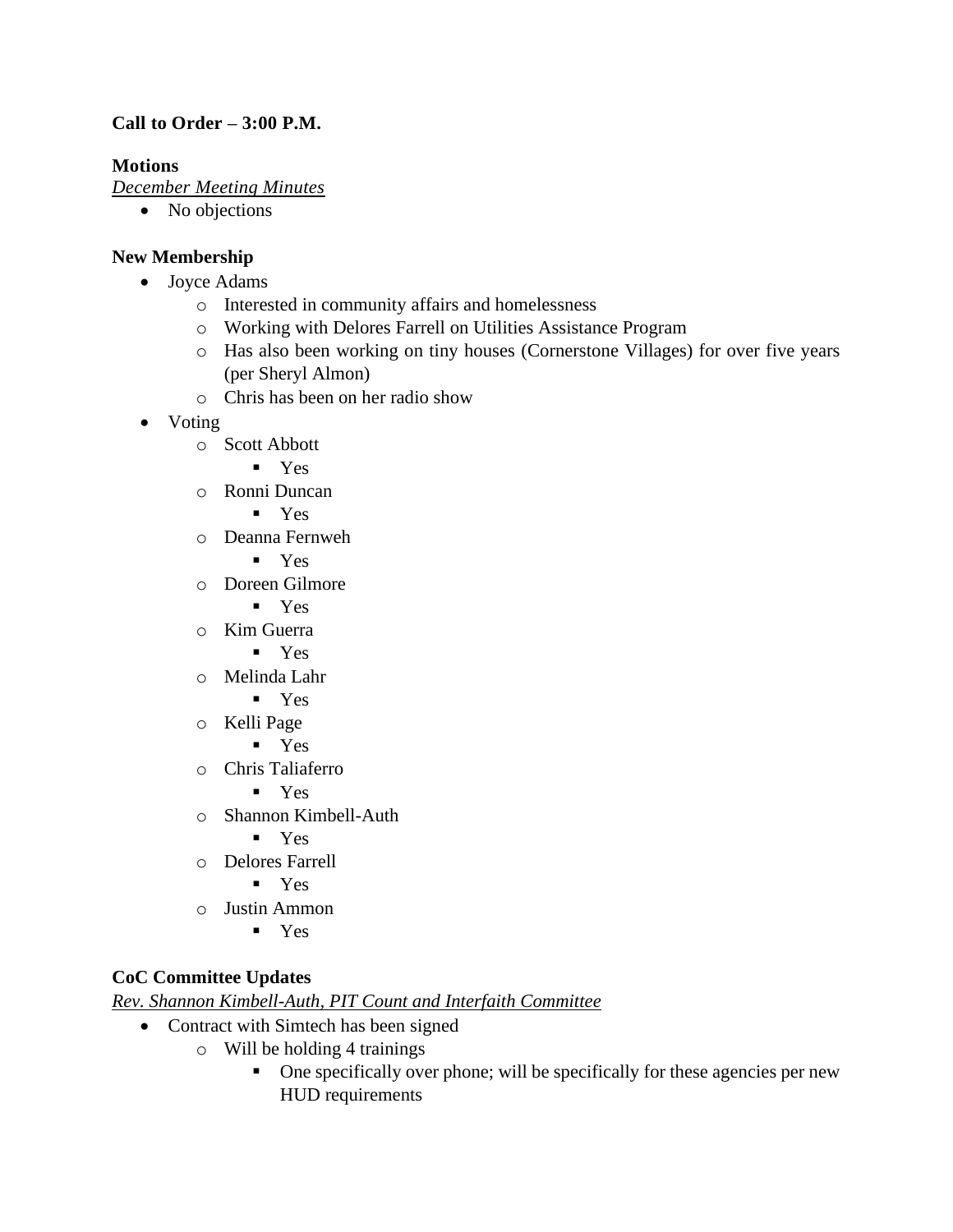- Other three trainings for PIT count enumerators
	- Include HUD requirements for determining how someone is experiencing homelessness and app usage
- Each site has a different food plan for how they will be offering incentive meals
	- o Some partnering with local restaurants and/or site locations
		- Middletown Greenview Restaurant
		- Clearlake Oaks Behavioral Health
		- Lucerne Yvonne Cox's Restaurant
		- $\blacksquare$  Lakeport Drinx Restaurant
- Mendocino College asking about volunteers
	- o Should speak to Pastor Shannon
	- o No one can do the surveys who has not taken the training; will not accept lastminute volunteers who have not participated in the training
	- o If there is an individual experiencing homelessness shepherding the volunteers, they do not need to do the training, as they will not be using the app
- Data will be immediately available in areas with cellular connection and service; if volunteer is not within range, it will be uploaded once they return
- Review of current volunteer list
	- o Need roaming volunteers
		- Can function either with (actively doing the survey with individuals experiencing homelessness) or without (referring individuals to the PIT sites) training
		- Kelseyville has roaming volunteers in afternoon but not morning
		- Lakeport has no roaming volunteers in morning or afternoon
		- Lower Lake needs volunteers
		- Annie Barnes will help recruit roamers in Lucerne/Nice; Thomas Brown from Circle of Native Minds also willing to help in this area; Doreen reporting that Sonjia Menchaca has offered time as well
		- Clearlake could use more people; Ana Santana is already there and quite good but could use more support
		- Clearlake Oaks being operated by Senior Center staff; could use one more person
		- **■** Middletown completely done
	- o Upper Lake will now only have one site at community center
		- No volunteers
		- Holly willing to do the 8-4, Doreen willing to do the 8-2
		- Need to find a partner to provide meals; Anthony Arroyo will be providing a tour with Doreen and she will discuss this with him
	- o Are accepting volunteers who are willing to be drivers; have one for the Northshore but not yet for the Southshore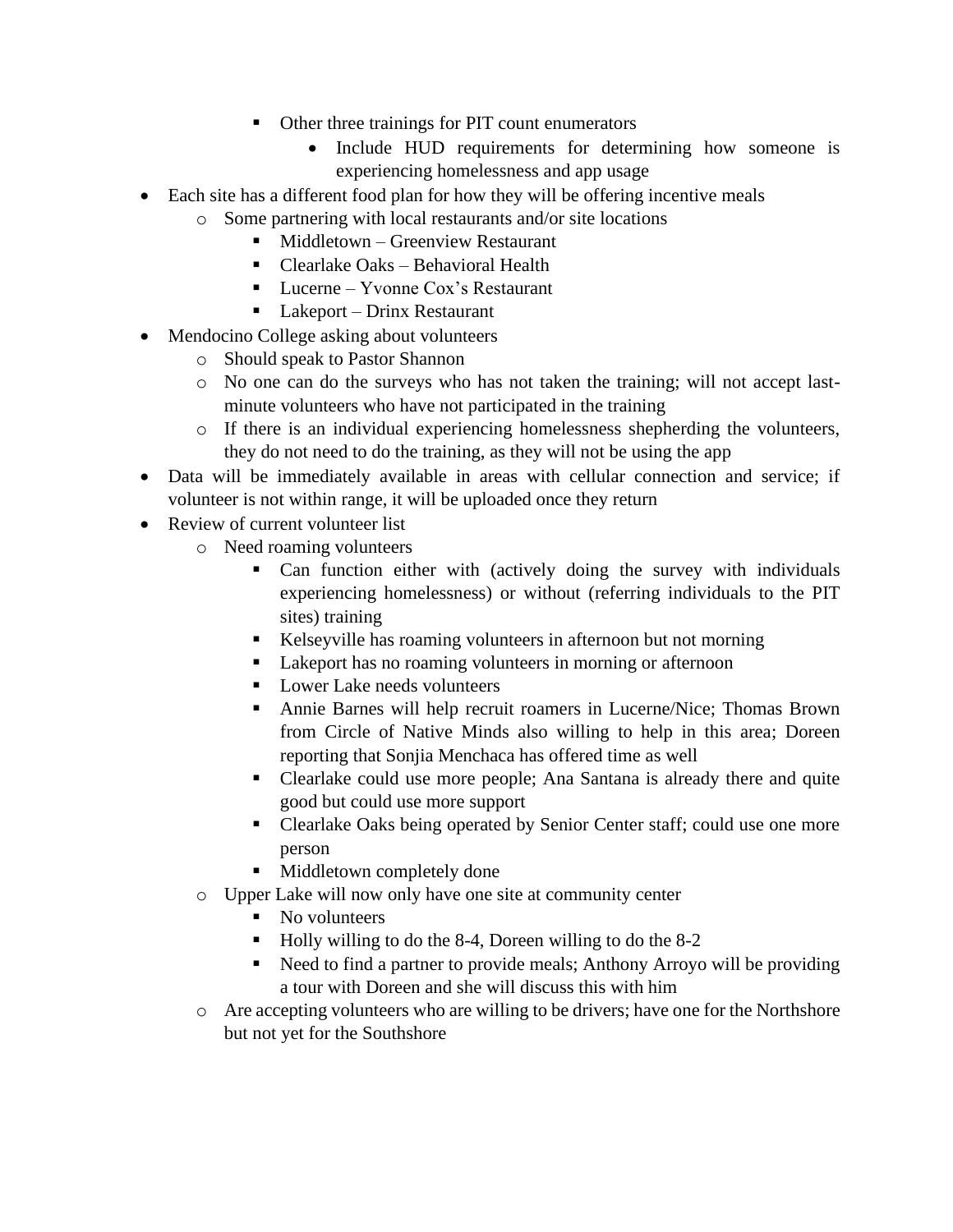## *Delores Farrell, Performance Review*

- Aiming for March (in about 6 weeks) as first big deadline for grantee review
- Will discuss at next executive committee meeting and bring to the whole CoC
- If anyone else is interested in the Performance Review Committee, will meet towards the end of the following week
- If anyone has a grant out there, will be receiving an email to report data back to the CoC

## *Doreen Gilmore, Strategic Planning*

•

- Finished with strategic plan with all projects and recommendations, including needs assessments, evaluations from the summer, and three main identified goals
	- o Shelter in the Northshore, Southshore, and rental assistance program
	- o Planning on taking time off and reconvening in March, having a roundtable with the city of Lakeport, figuring out what the USDA is doing with regards to [microhousing?] and if they're planning on doing more building
	- o After the roundtable, will do another needs assessment in the fall
	- o Product is up on the website
	- $\circ$  If anyone wants to join the March meeting, can attend on the 3<sup>rd</sup> Wednesday of the month
- Everyone has been working on governing by-laws (combined governance charter and bylaws)
	- o Will present at the February CoC meeting to have it signed for March
	- o Will also have committee chairs voted in and continue to follow protocols as outline in this document
	- o Have added a grievance/complaint section in case anyone thinks changes should be made
	- o Melissa will share this out such that members can review before the next meeting

#### *Cindy Storrs and Teddie Pierce, HMIS and Coordinated Entry*

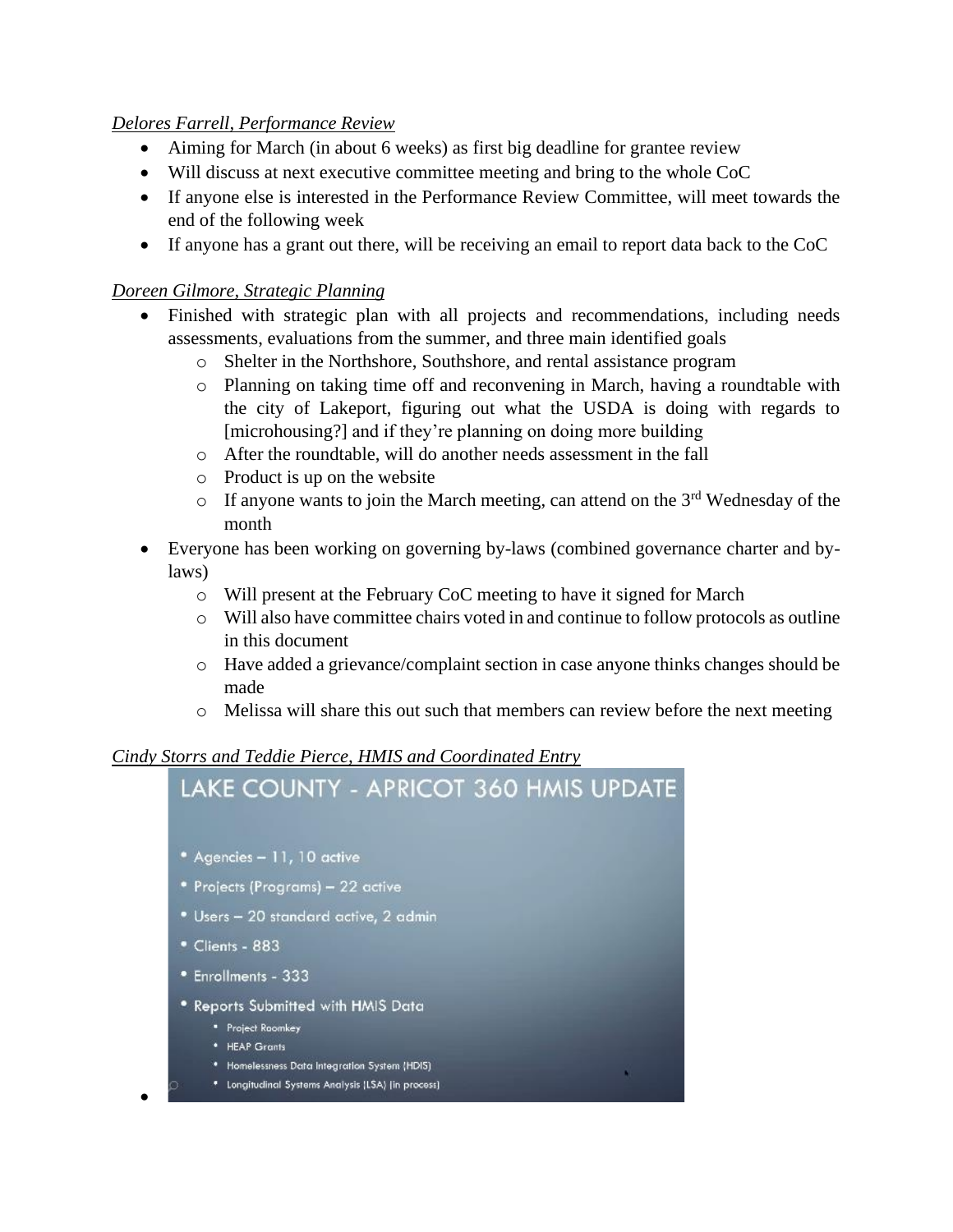- o Was working in a "sandbox" test site with a lot of data from North Coast **Opportunities**
- o Originally had just a few agencies but now have many more
- o Two administrative seats currently belong to Teddie and Melissa
- o Went from 148 NCO clients now up to 883 clients with virtually no duplication
- o 333 program enrollments; some of the projects submitted by HEAP went through a bypassing a program enrollment process, so there are actually far more transactions in the system, but as far as HUD enrollments, it is only 333
- o Project Roomkey has been submitting since summer; HEAP all submitted by Dec.  $31<sup>st</sup>$  (Rachelle can answer questions on this)
- o Two more important datasets that need to be submitted:
	- **HDIS** 
		- State of California's data reporting system for data warehousing of county HMIS data
		- Melissa will start doing monthly in February
	- **LSA** 
		- HUD requirement that isn't technically required, but is a massive report that gets us extra points on the next cycle of collaborative application, and makes you more compliant to the state of California
		- Wanted to successfully get this into the repository and then work on some air traffic with this report

# LAKE COUNTY - 2021 TWO MONTH FOCUS

#### January

•

- \*HUD PIT/HC data collection and compilation \*Onboarding individual agendes (approx 2) \*CES final decisions and planned presentation to CoC (Feb) \*Infrastructure development (Admin training, systems design and transfer) February \*Intermediate Training Programs (data quality and understanding reporting) \*Privacy and Security \*CES Buildout \*HMIS Administration capacity focus
	- o When we use full processes, will import individuals from PIT data and then continue to build on clients' record
	- o The more we build on client records the better of a case management system we will have
	- o Elijah House is up and running within the system
	- o By February, will be onboarding probably two more agencies
		- Have a new increase in licensing to accommodate this
	- o Working on finishing up some final decision-making before February meeting for coordinated entry structure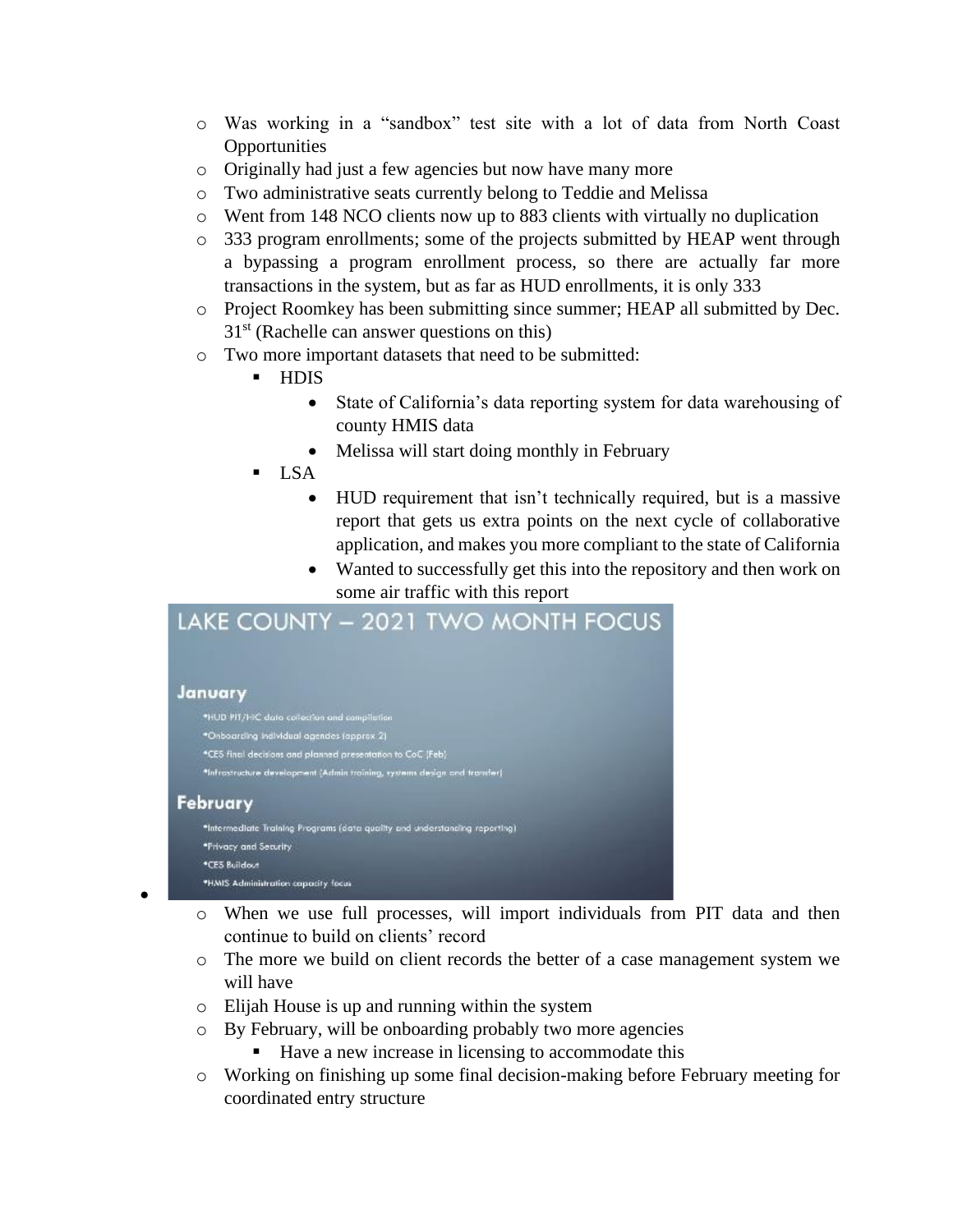- o Starting a lot more on admin training for Melissa through the online vendor called "Train the Trainer"; will also be working with Melissa on setting scheduling and transferring collateral pieces over to her
- o In February will be starting intermediate-level end-user data programs, offering more privacy and security training, and continuing on HMIS administration capacity focus
- o Melissa will become the single point of communication for the user base
- o Will also be taking on QA (Quality Assurance) and be doing a lot of data remediation and intercept air traffic that could hinder reports
- o Setup of the HMIS and decision-point must start with contracts; need to be transparent about exhibit A pieces of contracts, setting up expectations for services
- o They did experience a contract execution delay; takes time for data to settle out
- o There are now expectations that once data is in and going, need to be uploading data within a timely fashion (in HMIS 1-2 days after project entry); Melissa will be working with individuals to continue managing this
- o There is one key report due to the state called CAPER which still has a bug in it; Teddie is really pushing on the vendor to fix this and get it done; current roadblock

| Persons<br>Served                                                           | Race<br>Ethnicity                                                                     | Outcomes                                                                                                                                  | Data<br>Quality                                                                        |
|-----------------------------------------------------------------------------|---------------------------------------------------------------------------------------|-------------------------------------------------------------------------------------------------------------------------------------------|----------------------------------------------------------------------------------------|
| 676 Tatal Persons<br>653 Households<br>Female: 298 / 45%<br>Male: 367 / 55% | · 61% White<br>2.0% African<br>American<br>· 15% American<br>Indian<br>* 3% All Other | <b>Number by Project</b><br>$-$ POZ $-182$<br>• Hope WC - 349<br>$\cdot$ P Restoration $-52$<br>$\cdot$ RCS - B<br>$\cdot$ (COE - 28 both | <b>Data Not Collected</b><br>Domographics:<br>Age 20%<br>-Ethnicity 17%<br>$-Race 16%$ |
|                                                                             | 71% Non-Hispanic<br>12% Hisparie                                                      | Exits - 112 or 17%<br>Perm $-66 / 50\%$<br>Temp $-29/13%$<br>٠<br>Institutional $-9/4%$<br>٠<br>Other = $8/4\%$<br>٠                      | <b>Exit Data:</b><br>83%                                                               |

# I AVE COUNTY LIEAD BEDORTING STATE

- •
- o Worked with Rachelle and Marianne to work on HEAP reporting
- o Delores will now have some baseline reporting to do committee work on
- Melissa has sent out user agreements after security training; really needs to get these back from everyone and make sure that all people using the system are trained
	- o Will now be the singular point of contact
	- o Amendment to contract for licenses just been signed; looking at 14 licenses and have a waiting list to which Cindy can attest
	- o Emails also pending about grand spreadsheet and getting clarification to make sure they do have accurate points-of-contact and that information gets to HMIS on time
	- o Next week will commence monthly coordinated entry meetings each month on the second Monday; will be working on policy/procedures and drafting committee guidelines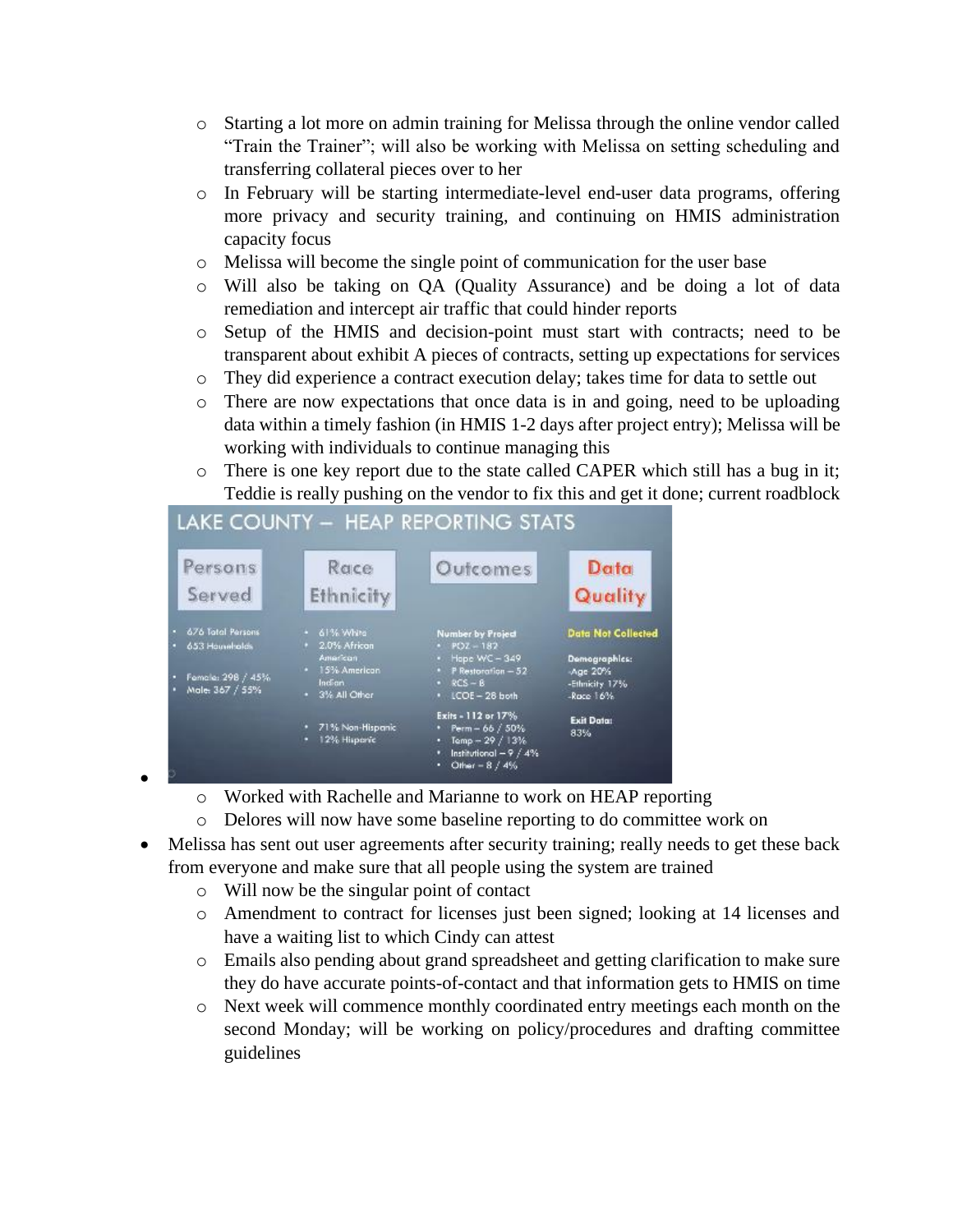- o Training dates will now be occurring once a year, as well as on an individual basis; will begin in February with two dates,  $1/4$  and  $1/25$  at 9:00 and are mandatory for those with licenses; if you don't attend your organization will lose your license
	- Can send new people, but must come through Cindy first
	- Kim and RCS are working on getting one; Kim only can currently enter data
	- Are trying to get a minimum of 2 administrators for organizations that will have comparable volume
- o Melissa is also working on the website
- o Kim notes that they've been doing a lot of work and have low turnover numbers because the sober living environment is an extremely long-term and highengagement program
- o Teddie notes that there will need to be a lot of forgiveness and a lot of trial and error within the year; the state has changed requirements four times within the past year and things may be difficult to learn and stay on top of requirements at first
- o HMIS/Coordinated Entry Committee is in a 6-month trial of the Coordinated Entry process
	- Has been working chiefly with Hope Center and Elijah House
	- Individuals can get in contact with Cindy if they would like to get involved

#### *Scott Abbott, Performance Review and Current Grants*

•

|             | <b>CESH 2019</b>                              |                                           | Funds must be expended within 5 years                                                                                                                                                                                                                                                                                                                                                                                                                                                   |
|-------------|-----------------------------------------------|-------------------------------------------|-----------------------------------------------------------------------------------------------------------------------------------------------------------------------------------------------------------------------------------------------------------------------------------------------------------------------------------------------------------------------------------------------------------------------------------------------------------------------------------------|
| Activity    | sligible activity<br>arrount for<br>Estimated | Activity as a % of<br>requested<br>amount | Describe Activity and prior AF experience administering Activity                                                                                                                                                                                                                                                                                                                                                                                                                        |
| Activity #1 | \$415,170                                     | $/4.1\%$                                  | Rental Assistance, Housing Relocation and Stabilization Services: CESH Funds will be used to support two<br>(2) as yet undetermined community subrecipient determined by the CoC for, rental assistance, housing<br>relocation, and stabilization services; operating subsidies; or flexible housing subsidy funds. To fulfill the<br>criteria of the CESH, no more than 40 percent of CESH funds allocated shall be used for operating support<br>for emergency housing interventions. |
| Activity #3 | 828 011                                       | 5.0%                                      | Elexible Housing Subsidy Funds. Operating support will go for administrative costs for implementing the<br>grant, and for the CoC to hire staff to implement outreach, navigation center and support HMIS and CES<br>functions.                                                                                                                                                                                                                                                         |
| Activity #4 | \$5,000                                       | 0.9%                                      | Funds to support active Outreach efforts through the CoC's Point in Time committee. Although<br>administered through the AE, the Point in Time committee will determine how to use funds under the<br>supervision of the CoC board                                                                                                                                                                                                                                                      |
| Activity #5 | \$112,046                                     | 20.0%                                     | Systems Support: Expand HMIS within CoC member agencies, make available to all agencies, get HMIS<br>adopted by county so all on same system. Support 1 HMIS administrator and 1 data entry person/support<br>to meet with agencies, train staff, ensure compliance, and submit required state and HUD reporting.                                                                                                                                                                       |
|             | Total: \$560.227                              |                                           |                                                                                                                                                                                                                                                                                                                                                                                                                                                                                         |

- o Now at the point where we have an RFP ready to go and should have it out next week for the top Activity #1 (two projects that will be put out there for proposals)
- $\circ$  Looking at February 16<sup>th</sup> as proposal application date